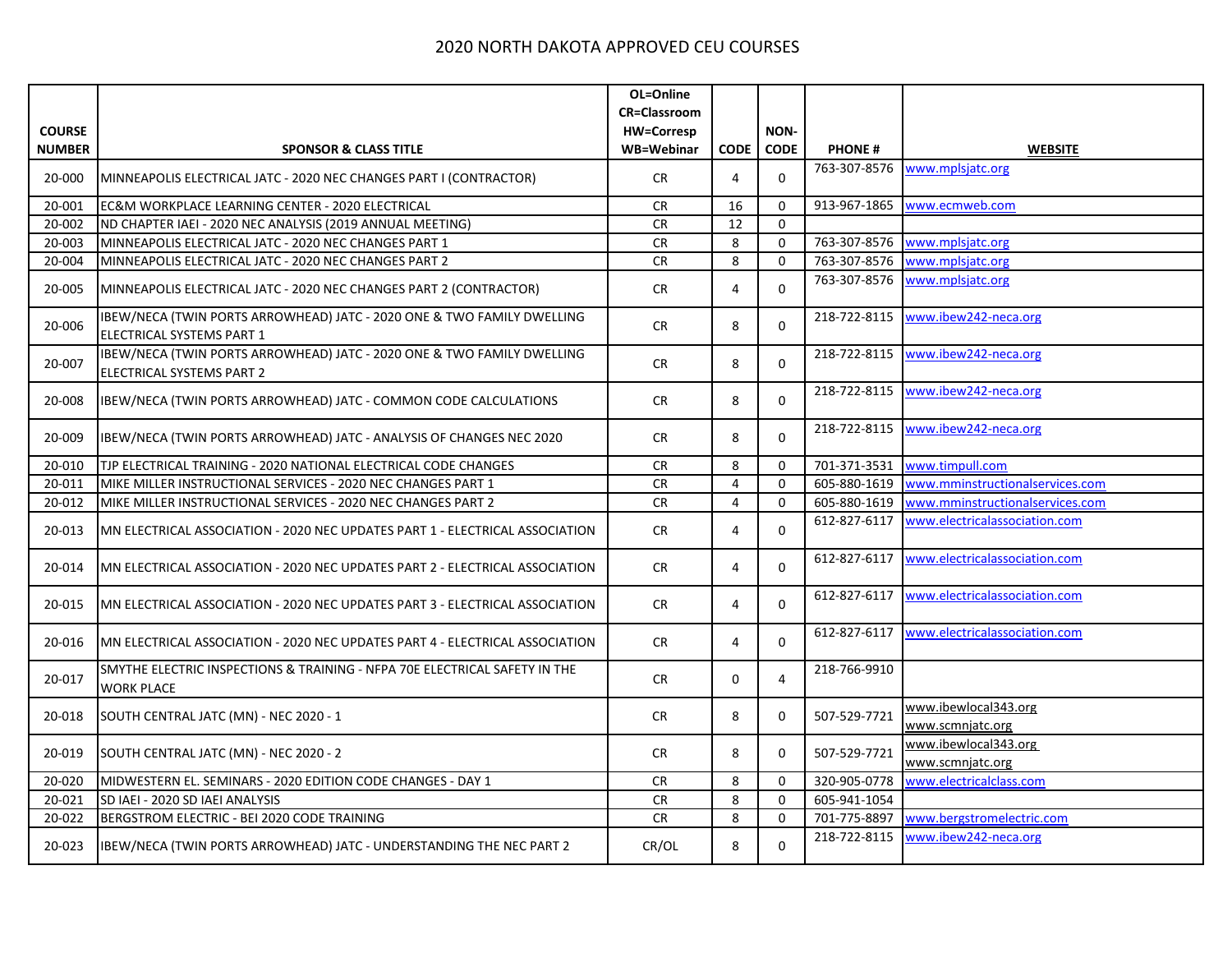|               |                                                                                                      | OL=Online           |                |              |               |                                    |
|---------------|------------------------------------------------------------------------------------------------------|---------------------|----------------|--------------|---------------|------------------------------------|
|               |                                                                                                      | <b>CR=Classroom</b> |                |              |               |                                    |
| <b>COURSE</b> |                                                                                                      | <b>HW=Corresp</b>   |                | NON-         |               |                                    |
| <b>NUMBER</b> | <b>SPONSOR &amp; CLASS TITLE</b>                                                                     | WB=Webinar          | <b>CODE</b>    | <b>CODE</b>  | <b>PHONE#</b> | <b>WEBSITE</b>                     |
| 20-024        | JATC - SIGNIFICANT CHANGES TO THE 2020 NEC PART I                                                    | CR.                 | 4              | 0            | 701-297-5934  | www.dakotasjatc.org                |
| 20-025        | DAKOTA CODE CLASS - 2020 NEC CODE CHANGES                                                            | <b>CR</b>           | 8              | $\mathbf 0$  | 605-824-2416  |                                    |
| 20-026        | ENTERPRISE SAFETY - 1 ACCESS NEC 2020 ANALYSIS OF CHANGES PART 1                                     | <b>CR</b>           | 4              | $\mathbf{0}$ | 612-670-7416  | www.enterprisesafetyllc.com        |
| 20-027        | ENTERPRISE SAFETY - 1 ACCESS NEC 2020 ANALYSIS OF CHANGES PART 2                                     | <b>CR</b>           | $\overline{4}$ | 0            | 612-670-7416  | www.enterprisesafetyllc.com        |
| 20-028        | ENTERPRISE SAFETY - 1 ACCESS NEC 2020 ANALYSIS OF CHANGES PART 3                                     | CR                  | $\overline{4}$ | $\Omega$     | 612-670-7416  | www.enterprisesafetyllc.com        |
| 20-029        | ENTERPRISE SAFETY - 1 ACCESS NEC 2020 ANALYSIS OF CHANGES PART 4                                     | <b>CR</b>           | $\overline{4}$ | $\mathbf 0$  | 612-670-7416  | www.enterprisesafetyllc.com        |
| 20-030        | MIDWESTERN EL. SEMINARS - 2020 EDITION CODE CHANGES - DAY 2                                          | <b>CR</b>           | 8              | $\mathbf 0$  | 320-905-0778  | www.electricalclass.com            |
| 20-031        | JADE LEARNING - 2020 NEC CHANGES PART 1                                                              | $OL$                | 8              | $\mathbf 0$  | 800-443-5233  | www.jadelearning.com               |
| 20-032        | JADE LEARNING - 2020 NEC CHANGES PART 2                                                              | OL                  | 8              | $\mathbf 0$  | 800-443-5233  | www.jadelearning.com               |
| 20-033        | INTERSTATES CONSTRUCTION SERVICES - NEC 2020 CODE UPDATE                                             | CR                  | 8              | $\mathbf 0$  | 712-722-1662  | www.interstates.com                |
| 20-034        | SUNDE SCHOOL OF ELECTRICAL TRAINING (formerly SUNDE SEMINARS) - PART 1 OF                            | <b>CR</b>           | 8              | $\mathbf 0$  | 507-434-3590  | www.sundeschoolelectrical.training |
|               | CHANGES TO THE 2020 NEC                                                                              |                     |                |              |               |                                    |
| 20-035        | BSC/ENERGY GENERATION CONFERENCE - 2020 NEC CHANGES & UPDATE                                         | <b>CR</b>           | 8              | 0            | 701-663-5760  |                                    |
| 20-036        | IBEW/NECA TWIN PORTS ARROWHEAD ELECTRICAL JATC - UNDERSTANDING THE NEC -                             | <b>CR</b>           | 8              | $\Omega$     | 218-722-8115  | www.ibew242-neca.org               |
|               | PART <sub>1</sub>                                                                                    |                     |                |              |               |                                    |
| 20-037        | GREAT RIVER ENERGY - 2020 IAEI ANALYSIS OF CODE CHANGES                                              | <b>CR</b>           | 8              | $\mathbf 0$  | 701-442-7048  |                                    |
| 20-038        | RYAN JACKSON ELECTRICAL TRAINING - 2020 NEC CHANGES                                                  | <b>CR</b>           | 8              | $\mathbf 0$  | 801-706-1197  | www.ryanjacksonelectrical.com      |
| 20-039        | RYAN JACKSON ELECTRICAL TRAINING - 2020 COMMON VIOLATIONS OF THE NEC                                 | CR                  | 8              | $\mathbf 0$  | 801-706-1197  | www.ryanjacksonelectrical.com      |
| 20-040        | RYAN JACKSON ELECTRICAL TRAINING - 2020 NEC GENERAL REQUIREMENTS                                     | <b>CR</b>           | 8              | $\mathbf 0$  | 801-706-1197  | www.ryanjacksonelectrical.com      |
| 20-041        | AT YOUR PACE - OVERVIEW OF THE MOST SIGNIFICANT CHANGES TO THE 2020 NEC                              | OL                  | 4              | $\mathbf 0$  | 877-724-6150  | www.tradesmance.com                |
| 20-042        | MN ELECTRICAL ASSOCIATION - 2020 NEC GROUNDING AND BONDING PARTS 1 & 2                               | CR/OL               | 4              | 0            | 612-827-6117  | www.electricalassociation.com      |
| 20-043        | MN ELECTRICAL ASSOCIATION - 2020 NEC GROUNDING AND BONDING PARTS 3 & 4                               | CR/OL               | 4              | $\Omega$     | 612-827-6117  | www.electricalassociation.com      |
| 20-044        | MN ELECTRICAL ASSOCIATION - 2020 NEC MOTOR INSTALLATIONS PART 1-2                                    | CR/OL               | 4              | $\Omega$     | 612-827-6117  | www.electricalassociation.com      |
| 20-045        | MN ELECTRICAL ASSOCIATION - 2020 NEC OVERCURRENT PROTECTION PART 1-2                                 | CR/OL               | 4              | 0            | 612-827-6117  | www.electricalassociation.com      |
| 20-046        | AETECH ELECTRICAL TRAINING CENTER - 2020 NEC CODE CHANGE HIGHLIGHTS * N/A-<br>SEE #20-219 & #20-2201 | <b>CR</b>           | 8              | $\theta$     | 605-342-9088  | www.aetech.com                     |
| 20-047        | AETECH ELECTRICAL TRAINING CENTER - 2020 NEC CODE CHANGES DAY 1                                      | CR                  | 8              | 0            | 605-342-9088  | www.aetech.com                     |
| 20-048        | AETECH ELECTRICAL TRAINING CENTER - 2020 NEC CODE CHANGES DAY 2                                      | <b>CR</b>           | 8              | $\mathbf 0$  | 605-342-9088  | www.aetech.com                     |
| 20-049        | AVO TRAINING INSTITUTE INC - NEC 2020                                                                | <b>CR</b>           | 16             | $\mathbf 0$  | 214-330-3502  | www.avotraining.com                |
| 20-050        | BLUEVOLT - NORTH DAKOTA - 2020 NEC CODE CHANGES PART 1                                               | OL                  | 8              | 0            | 503-223-2583  | www.go.bluevolt.com                |
| 20-051        | ST. PAUL JATC - 2020 SIGNIFICANT CHANGES                                                             | <b>CR</b>           | $\overline{4}$ | $\Omega$     | 651-72-8746   | www.jatc110.org                    |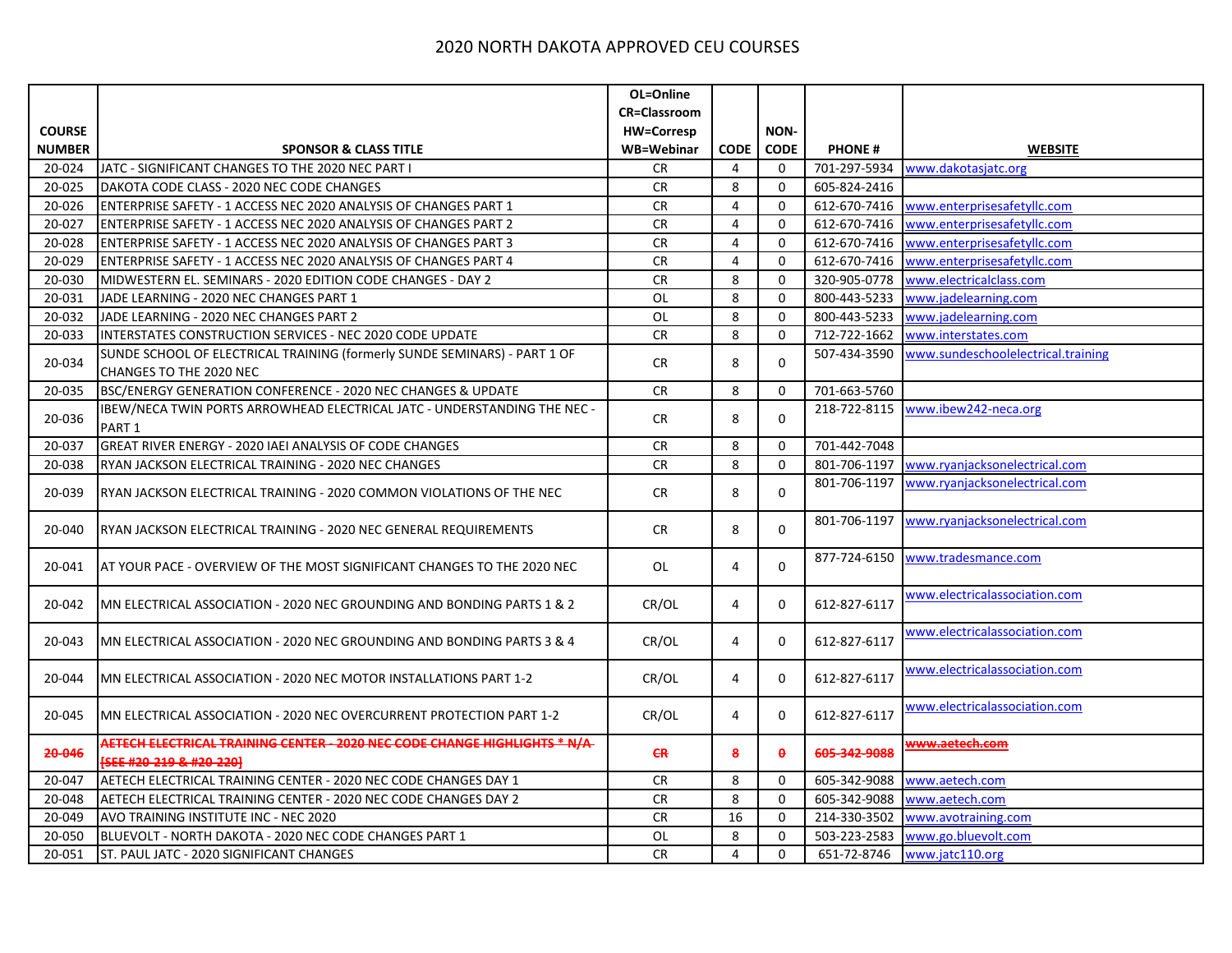|               |                                                                                           | OL=Online           |                |                |               |                               |
|---------------|-------------------------------------------------------------------------------------------|---------------------|----------------|----------------|---------------|-------------------------------|
|               |                                                                                           | <b>CR=Classroom</b> |                |                |               |                               |
| <b>COURSE</b> |                                                                                           | <b>HW=Corresp</b>   |                | <b>NON-</b>    |               |                               |
| <b>NUMBER</b> | <b>SPONSOR &amp; CLASS TITLE</b>                                                          | WB=Webinar          | <b>CODE</b>    | <b>CODE</b>    | <b>PHONE#</b> | <b>WEBSITE</b>                |
| 20-052        | ELECTRICAL ASSOCIATION - NEC 2020 POWER LIMITED I-II                                      | CR/OL               | 4              | $\mathbf{0}$   | 612-867-6117  | www.electricalassociation.com |
| 20-053        | ELECTRICAL ASSOCIATION - NEC 2020 POWER LIMITED III-IV                                    | CR/OL               | $\mathbf 0$    | 4              | 612-867-6117  | www.electricalassociation.com |
| 20-054        | MN STATE COMM. & TECH. COLLEGE - 2020 NATIONAL ELECTRICAL CODE CHANGES                    | <b>CR</b>           | 8              | $\mathbf 0$    | 218-846-3763  | www.minnesota.edu/wds         |
| 20-055        | ST. PAUL ELECTRICAL JATC - 2020 SIGNIFICANT CHANGES - 1                                   | <b>CR</b>           | 8              | 0              | 651-772-8746  | www.jatc110.org               |
| 20-056        | ST. PAUL ELECTRICAL JATC - 2020 SIGNIFICANT CHANGES - 2                                   | <b>CR</b>           | 8              | $\mathbf 0$    | 651-772-8746  | www.jatc110.org               |
| 20-057        | DAKOTAS JATC - SIGNIFICANT CHANGES TO 2020 NEC (PART 2)                                   | <b>CR</b>           | 4              | 0              | 701-297-5934  | www.dakotasjatc.org           |
| 20-058        | MT CHAPTER IAEI - NEC CODE 2020                                                           | <b>CR</b>           | 12             | $\overline{4}$ | 406-580-2656  | www.iaei.org/montana          |
| 20-059        | MIKE HOLT ENTERPRISES - 2020 NEC CHANGES & ELECTRICAL SAFETY LIVE<br>SEMINAR/LIVE WEBINAR | <b>CR</b>           | 8              | $\mathbf 0$    | 888-632-2633  | www.mikeholt.com/ndceu        |
| 20-060        | IEC DAKOTAS - CHANGES TO THE NEC 2020 (PART 2)                                            | ${\sf CR}$          | 5              | $\mathbf 0$    | 605-271-0395  | www.iecdakotas.com            |
| 20-061        | JOHNSON COUNTY COMMUNITY COLLEGE - 2020 NEC UPDATES                                       | CR                  | 16             | 0              | 913-469-2742  | www.jccc.edu                  |
| 20-062        | IEC DAKOTAS - CHANGES TO THE NEC 2020 (PART 1)                                            | ${\sf CR}$          | 4              | $\mathbf 0$    | 602-271-0395  | www.iecdakotas.com            |
| 20-063        | IEC DAKOTAS - CHANGES TO THE NEC 2020 (PART 3)                                            | <b>CR</b>           | $\overline{4}$ | 0              | 605-271-0395  | www.iecdakotas.com            |
| 20-064        | IEC DAKOTAS - CHANGES TO THE NEC 2020 (PART 4)                                            | CR                  | 6              | $\mathbf 0$    | 605-271-0395  | www.iecdakotas.com            |
| 20-065        | IEC DAKOTAS - 2020 REQUIREMENTS FOR BONDING & GROUNDING (PART 2)                          | <b>CR</b>           | 5              | $\mathbf 0$    | 605-271-0395  | www.iecdakotas.com            |
| 20-066        | IEC DAKOTAS - 2020 REQUIREMENTS FOR BONDING & GROUNDING (PART 3)                          | CR                  | 4              | 0              | 605-271-0395  | www.iecdakotas.com            |
| 20-067        | IEC DAKOTAS - 2020 REQUIREMENTS FOR BONDING & GROUNDING (PART 4A)                         | CR                  | 4              | 0              | 605-271-0395  | www.iecdakotas.com            |
| 20-068        | IEC DAKOTAS - 2020 EQUIPMENT FOR GENERAL USE                                              | ${\sf CR}$          | 6              | 0              | 605-271-0395  | www.iecdakotas.com            |
| 20-069        | IEC DAKOTAS - 2020 GENERAL REQUIREMENTS                                                   | <b>CR</b>           | 5              | $\mathbf 0$    | 605-271-0395  | www.iecdakotas.com            |
| 20-070        | IEC DAKOTAS - 2020 WIRING PROTECTION PART 1                                               | ${\sf CR}$          | 4              | 0              | 605-271-0395  | www.iecdakotas.com            |
| 20-071        | IEC DAKOTAS - 2020 WIRING METHODS & MATERIALS - PART 2                                    | <b>CR</b>           | 5              | $\mathbf 0$    | 605-271-0395  | www.iecdakotas.com            |
| 20-072        | IEC DAKOTAS - 2020 WIRING METHODS & MATERIALS - PART 3                                    | CR                  | 5              | $\mathbf 0$    | 605-271-0395  | www.iecdakotas.com            |
| 20-073        | MIKE HOLT ENTERPRISES - 2020 NEC CHANGES PART 1, ARTICLES 90-314                          | OL                  | 8              | $\mathbf 0$    | 888-632-2633  | www.mikeholt.com/ndceu        |
| 20-074        | MIKE HOLT ENTERPRISES - 2020 NEC CHANGES PART 2, ARTICLES 400-805                         | OL                  | 8              | $\mathbf 0$    | 888-632-2633  | www.mikeholt.com/ndceu        |
| 20-075        | MN ELECTRICAL ASSOCIATION - NEC 2020 SOLAR PHOTOVOLTAIC SYSTEMS                           | CR/OL               | 8              | $\Omega$       | 612-827-6117  | www.electricalassociation.com |
| 20-076        | MN ELECTRICAL ASSOCIATION - NEC SPECIAL OCCUPANCIES PART 1-2                              | CR/OL               | 4              | 0              | 612-827-6117  | www.electricalassociation.com |
| 20-077        | MN ELECTRICAL ASSOCIATION - NEC SPECIAL OCCUPANCIES PART 3-4                              | CR/OL               | $\overline{4}$ | $\mathbf 0$    | 612-827-6117  | www.electricalassociation.com |
| 20-078        | MN ELECTRICAL ASSOCIATION - 2020 NEC HEALTHCARE FACILITIES PART 1                         | CR/OL               | 4              | $\mathbf 0$    | 612-827-6117  | www.electricalassociation.com |
| 20-079        | MN ELECTRICAL ASSOCIATION - 2020 NEC HEALTHCARE FACILITIES PART 2                         | CR/OL               | 4              | 0              | 612-827-6117  | www.electricalassociation.com |
| 20-080        | MN ELECTRICAL ASSOCIATION - 2020 NEC HEALTHCARE FACILITIES PART 3                         | CR/OL               | 4              | 0              | 612-827-6117  | www.electricalassociation.com |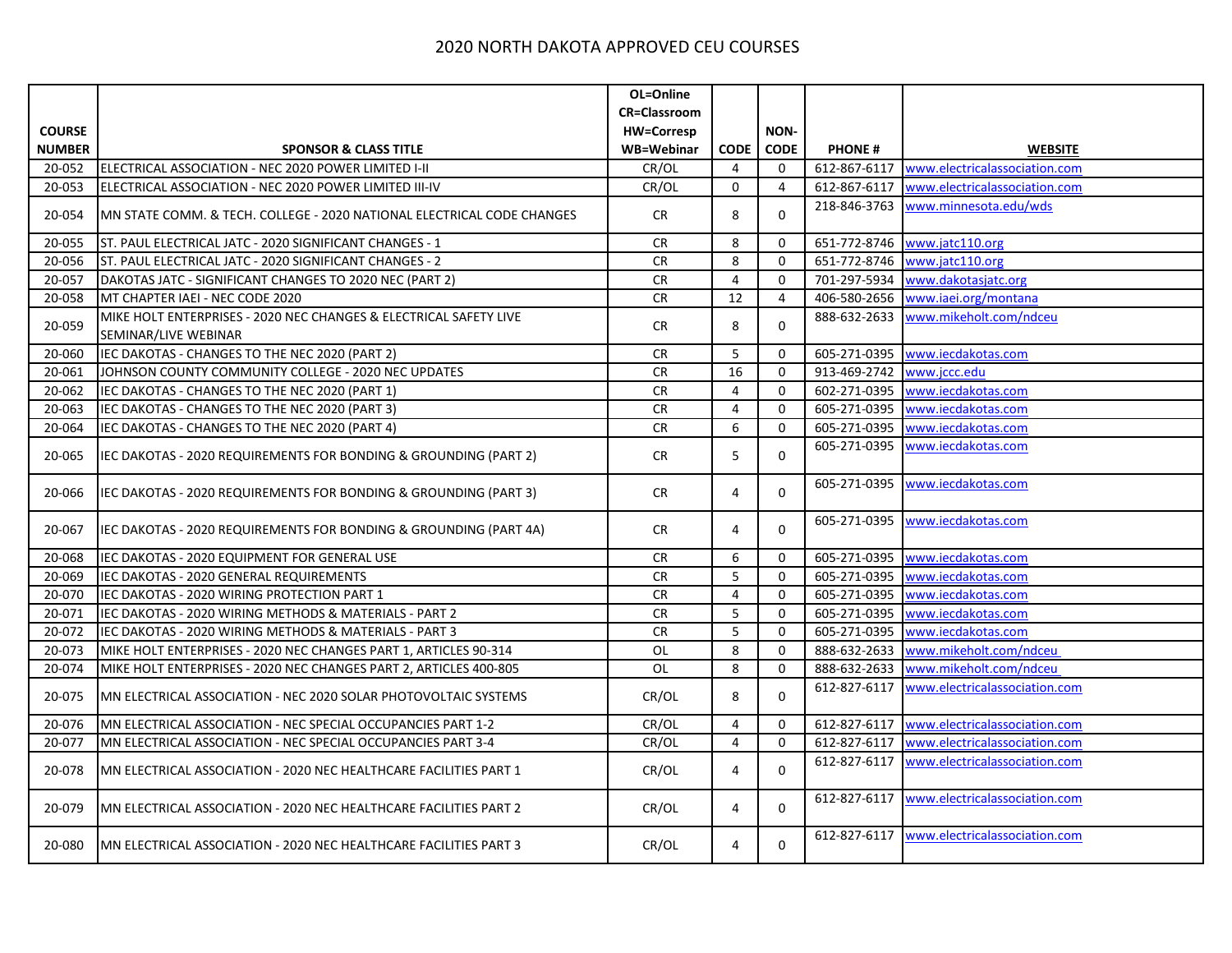|               |                                                                                                              | OL=Online           |                |             |               |                                   |
|---------------|--------------------------------------------------------------------------------------------------------------|---------------------|----------------|-------------|---------------|-----------------------------------|
|               |                                                                                                              | <b>CR=Classroom</b> |                |             |               |                                   |
| <b>COURSE</b> |                                                                                                              | <b>HW=Corresp</b>   |                | NON-        |               |                                   |
| <b>NUMBER</b> | <b>SPONSOR &amp; CLASS TITLE</b>                                                                             | WB=Webinar          | <b>CODE</b>    | <b>CODE</b> | <b>PHONE#</b> | <b>WEBSITE</b>                    |
| 20-081        | MN ELECTRICAL ASSOCIATION - 2020 NEC HEALTHCARE FACILITIES PART 4                                            | CR/OL               | 4              | $\mathbf 0$ | 612-827-6117  | www.electricalassociation.com     |
| 20-082        | ST CLOUD TECHNICAL & COMMUNITY COLLEGE - 2020 NEC 1 - GENERAL WIRING<br>METHODS (ARTICLES 90-399)            | CR                  | 8              | $\Omega$    | 320-308-5300  | www.sctcc.edu/training            |
| 20-083        | ST CLOUD TECHNICAL & COMMUNITY COLLEGE - 2020 NEC 2 - SPECIFIC LOCATION<br>WIRING METHODS (ARTICLES 400-695) | CR                  | 8              | 0           | 320-308-5300  | www.sctcc.edu/training            |
| 20-084        | ST CLOUD TECHNICAL & COMMUNITY COLLEGE - 2020 NEC 3 - POWER LIMITED<br>(ARTICLES 700-840)                    | <b>CR</b>           | 4              | 4           | 320-803-5300  | www.sctcc.edu/training            |
| 20-085        | STALLCUP TRAINING INSTITUTE - 2020 STALLCUP'S ILLUSTRATED NEC CODE CHANGES                                   | OL                  | 8              | $\Omega$    | 817-846-0303  | www.stallcuptraininginstitute.com |
| 20-086        | THE MEDIA FACTORY (DBA PACEPDH.COM) - ANALYSIS OF CHANGES 2020 NEC AND ND<br><b>RULES - SERIES 1</b>         | OL                  | 8              | $\Omega$    | 800-576-4341  | www.pacepdh.com                   |
| 20-087        | AT YOUR PACE ONLINE - NORTH DAKOTA 8 HOUR 2020 NEC UPDATE                                                    | OL                  | 8              | $\Omega$    | 877-724-6150  | www.tradesmance.com               |
| 20-088        | DAKOTAS JATC - ELECTRICAL SAFETY RELATED WORK PRACTICES                                                      | OL                  | $\mathbf 0$    | 4           | 701-297-5934  | www.dakotasjatc.org               |
| 20-089        | ST PAUL ELECTRICAL JATC - RESIDENTIAL REFRESHER 2020                                                         | <b>CR</b>           | $\overline{4}$ | $\mathbf 0$ | 651-772-8746  | www.jatc110.org                   |
| 20-090        | ST PAUL JATC - ELECTRICAL GROUNDING & BONDING 1                                                              | ${\sf CR}$          | 4              | 0           | 651-772-8746  | www.jatc110.org                   |
| 20-091        | ST PAUL JATC - ELECTRICAL GROUNDING & BONDING 2                                                              | <b>CR</b>           | $\overline{4}$ | $\mathbf 0$ | 651-772-8746  | www.jatc110.org                   |
| 20-092        | ST PAUL JATC - ELECTRICAL GROUNDING & BONDING 3                                                              | CR                  | $\overline{4}$ | $\Omega$    | 651-772-8746  | www.jatc110.org                   |
| 20-093        | ST PAUL JATC - ELECTRICAL GROUNDING & BONDING 4                                                              | CR                  | $\overline{4}$ | $\mathbf 0$ | 651-772-8746  | www.jatc110.org                   |
| 20-094        | ST PAUL JATC - ELECTRICAL GROUNDING & BONDING UPDATE                                                         | <b>CR</b>           | $\overline{4}$ | $\mathbf 0$ | 651-772-8746  | www.jatc110.org                   |
| 20-095        | ST PAUL JATC - GENERAL NEC CHANGES 2020                                                                      | CR                  | 4              | $\mathbf 0$ | 651-772-8746  | www.jatc110.org                   |
| 20-096        | RELIANCE ELECTRIC - 2020 NEC CODE CHANGES                                                                    | <b>CR</b>           | 16             | 0           | 435-874-1250  |                                   |
| 20-097        | MN ELECTRICAL ASSOCIATION - 2020 NEC CODE HIGHLIGHTS PART 1                                                  | <b>CR</b>           | 4              | $\Omega$    | 612-827-6117  | www.electricalassociation.com     |
| 20-098        | MN ELECTRICAL ASSOCIATION - 2020 NEC CODE HIGHLIGHTS PART 2                                                  | <b>CR</b>           | 4              | $\mathbf 0$ | 612-827-6117  | www.electricalassociation.com     |
| 20-099        | CURRENT ELECTRIC TRAINING - ANALYSIS OF THE 2020 NEC CHANGES PART I                                          | <b>HW</b>           | 8              | $\mathbf 0$ | 509-488-0899  | www.currentelectric.training      |
| 20-100        | CURRENT ELECTRIC TRAINING - JOURNEYMAN ELECTRICAL CODE REVIEW (RENEWAL)                                      | HW.                 | 8              | $\Omega$    | 509-488-0899  | www.currentelectric.training      |
| 20-101        | NDSEB CEU CLASSES - 2020 NEC ANALYSIS OF CHANGES (VARIOUS)                                                   | <b>CR</b>           | 8              | $\mathbf 0$ | 701-328-9522  | www.ndseb.com                     |
| 20-102        | NATIONAL CODE SEMINARS - INTRODUCTION TO THE 2020 NEC                                                        | <b>CR</b>           | 16             | $\mathbf 0$ | 205-567-2735  | www.necexpertclass.com            |
| 20-103        | NATIONAL CODE SEMINARS - 2020 NEC UPDATE                                                                     | <b>CR</b>           | 8              | $\mathbf 0$ | 205-567-2735  | www.necexpertclass.com            |
| 20-104        | NATIONAL CODE SEMINARS - 2020 GROUNDING OF ELECTRICAL SYSTEMS (ART 250)                                      | CR                  | 8              | 0           | 205-567-2735  | www.necexpertclass.com            |
| 20-105        | JOURNEYMAN/MASTER EXAM PREP DAY 1                                                                            | <b>CR</b>           | 8              | $\mathbf 0$ | 701-371-3531  | www.timpull.com                   |
| 20-106        | JOURNEYMAN/MASTER EXAM PREP DAY 2                                                                            | <b>CR</b>           | 8              | $\mathbf 0$ | 701-371-3531  | www.timpull.com                   |
| 20-107        | MINNEAPOLIS JATC - 2020 NEC CHANGES PART 3 CONTRACTOR                                                        | <b>CR</b>           | 4              | $\mathbf 0$ | 763-307-8576  | www.mplsjatc.org                  |
| 20-108        | NATIONAL CODE SEMINARS - 2020 NFPA 70E ELECTRICAL SAFETY                                                     | <b>CR</b>           | $\Omega$       | 8           | 205-567-2735  | www.necexpertclass.com            |
| 20-109        | TJP ELECTRICAL TRAINING - 2020 AMERICAN CRYSTAL SUGAR ELECTRICAL CONTINUING<br><b>EDUCATION</b>              | CR                  | 8              | 0           | 701-371-3531  | www.timpull.com                   |
| 20-110        | DAKOTAS JATC - CODE GAMES 4                                                                                  | <b>CR</b>           | 4              | $\Omega$    | 701-297-5934  | www.dakotasjatc.org               |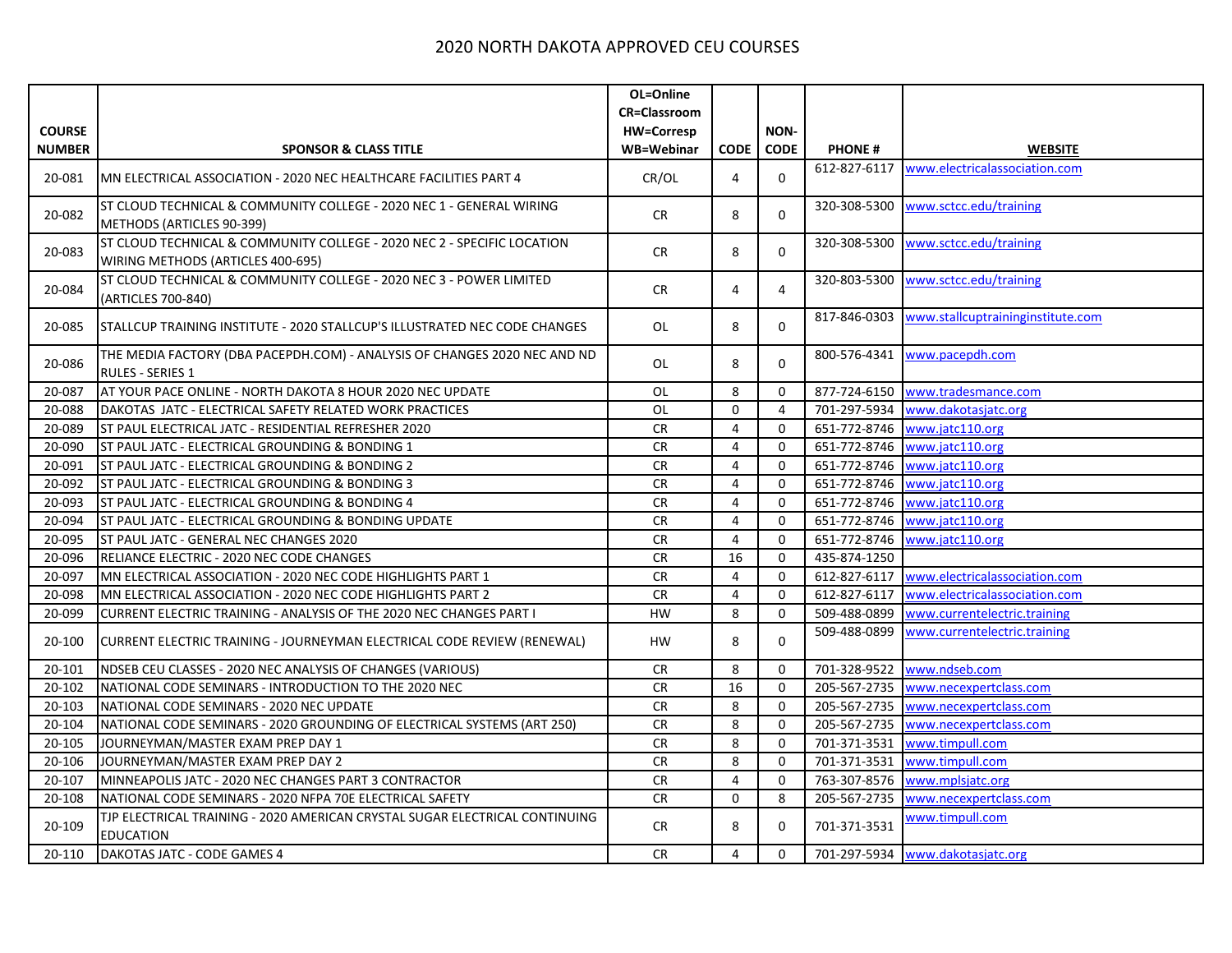|               |                                                                                                 | OL=Online           |                |                     |                          |                                       |
|---------------|-------------------------------------------------------------------------------------------------|---------------------|----------------|---------------------|--------------------------|---------------------------------------|
|               |                                                                                                 | <b>CR=Classroom</b> |                |                     |                          |                                       |
| <b>COURSE</b> |                                                                                                 | <b>HW=Corresp</b>   |                | NON-                |                          |                                       |
| <b>NUMBER</b> | <b>SPONSOR &amp; CLASS TITLE</b>                                                                | WB=Webinar          | <b>CODE</b>    | <b>CODE</b>         | <b>PHONE#</b>            | <b>WEBSITE</b>                        |
| 20-111        | IEC OF UTAH - 2020 NEC CHANGES                                                                  | CR&OL               | 8              | $\mathbf 0$         | 801-255-3880             | www.iecofutah.com                     |
| 20-112        | DAKOTAS JATC - LOAD CALCULATIONS PART 1                                                         | <b>CR</b>           | 4              | $\mathbf 0$         | 701-297-5934             | www.dakotasjatc.org                   |
| 20-113        | RYAN JACKSON ELECTRICAL TRAINING - INTRODUCTION TO NFPA 70E                                     | <b>CR</b>           | $\mathbf 0$    | $\overline{4}$      | 801-706-1197             | www.ryanjacksonelectrical.com         |
| 20-114        | RYAN JACKSON ELECTRICAL TRAINING - OVERCURRENT PROTECTION                                       | <b>CR</b>           | 4              | $\mathbf 0$         | 801-706-1197             | www.ryanjacksonelectrical.com         |
| 20-115        | DAKOTAS JATC - 2020 HAZARDOUS LOCATIONS CONCEPTS                                                | <b>CR</b>           | $\overline{4}$ | $\mathbf 0$         | 701-297-5934             | www.dakotasjatc.org                   |
| 20-116        | SOUTHWESTERN IDAHO ELECTRICAL JATC - 2020 CODE UPDATE PART 1                                    | HW                  | 8              | $\mathsf 0$         | 208-871-6314             | www.idahoelectricalapprenticeship.org |
| 20-117        | SOUTHWESTERN IDAHO ELECTRICAL JATC - 2020 CODE UPDATE PART 2                                    | HW                  | 8              | $\mathbf 0$         | 208-871-6314             | www.idahoelectricalapprenticeship.org |
| 20-118        | JADE LEARNING - 2020 NEC RESIDENTIAL WIRING                                                     | <b>OL</b>           | 8              | $\mathsf{O}\xspace$ | 800-443-5233             | www.jadelearning.com                  |
| 20-119        | JADE LEARNING - 2020 NEC COMMERCIAL & INDUSTRIAL WIRING                                         | <b>OL</b>           | 8              | 0                   | 800-443-5233             | www.jadelearning.com                  |
| 20-120        | MN ELECTRICAL ASSOCIATION - 2018 NFPA 70E SAFETY COURSE                                         | <b>CR</b>           | 0              | $\overline{4}$      | 612-877-6117             | www.electricalassociation.com         |
| 20-121        | MINNEAPOLIS ELECTRICAL JATC - GROUNDING & BONDING I - CONTRACTOR                                | <b>CR</b>           | $\overline{4}$ | $\mathbf 0$         | 763-307-8576             | www.mplsjatc.org                      |
| 20-122        | EWING-FOLEY - NEC ARTICLES 400-430 GENERAL EQUIPMENT, DEVICES                                   | <b>CR</b>           | 4              | 0                   | 503-603-6600             | www.ewing-foley.com                   |
| 20-123        | IBEW/NECA TWIN PORTS ARROWHEAD ELECTRICAL JATC - SOARES GROUNDING PART 1                        | <b>CR</b>           | 8              | 0                   | 218-722-8115             | www.ibew242-neca.org                  |
| 20-124        | ELECTRICALLICENSERENEWAL.COM - 2020 NEC CODE CHANGES UPDATE PART 1                              | OL                  | 8              | $\mathbf 0$         | 855-564-2387             | www.electricallicenserenewal.com      |
| 20-125        | ELECTRICALLICENSERENEWAL.COM - 2020 NEC CODE CHANGES UPDATE PART 2                              | OL                  | 8              | $\mathbf 0$         | 855-564-2387             | www.electricallicenserenewal.com      |
| 20-126        | MN ELECTRICAL ASSOCIATION - 2020 YOU BE THE INSPECTOR                                           | CR/OL               | 8              | $\mathbf 0$         | 612-827-6117             | www.electricalassociation.com         |
| 20-127        | MN ELECTRICAL ASSOCIATION - 2021 NFPA 70E SAFETY COURSE                                         | <b>CR</b>           | $\mathbf 0$    | $\overline{4}$      | 612-827-6117             | www.electricalassociation.com         |
| 20-128        | E-HAZARD MANAGEMENT - 2020 NFPA 70E LOW VOLTAGE QUALIFIED                                       | CR/OL               | $\pmb{0}$      | 8                   | 502-716-7073             | www.e-hazard.com                      |
| 20-129        | DAKOTAS JATC - ELECTRICAL SYSTEMS, BASED ON THE 2020 NEC                                        | HW                  | 12             | $\mathbf 0$         | 701-297-5934             | www.dakotasjatc.org                   |
| 20-130        | NDSEB OCTOBER 2020 INSPECTOR MEETING                                                            | <b>CR</b>           | 8              | $\mathbf 0$         | 701-328-9522             | www.ndseb.com                         |
| 20-131        | IBEW/NECA TWIN PORTS ARROWHEAD JATC - 2020 SOARES GROUNDING PART II                             | <b>CR</b>           | 8              | $\mathbf 0$         | 218-722-8115             | www.ibew242-neca.org                  |
| 20-132        | E-HAZARD MANAGEMENT - 2020 NFPA 70E HIGH VOLTAGE QUALIFIED                                      | CR/OL               | 0              | 8                   | 502-716-7073             | www.e-hazard.com                      |
| 20-133        | E-HAZARD MANAGEMENT - 2020 HIGH VOLTAGE REFRESHER                                               | WB                  | 0              | 4                   | 502-716-7073             | www.e-hazard.com                      |
| 20-134        | E-HAZARD MANAGEMENT - 2020 LOW VOLTAGE REFRESHER                                                | WB                  | 0              | $\overline{4}$      | 502-716-7073             | www.e-hazard.com                      |
| 20-135        | TJP ELECTRICAL TRAINING - 2020 LOWS & HIGHS OF THE NEC (LOW VOLTAGE CLASS 2<br>TO 35 KV CABLES) | WB                  | 4              | 4                   | 701-671-2103             | www.timpull.com                       |
| 20-136        | MIDWESTERN ELECTRICAL SEMINARS - 2020 NEC CODE CHANGES & CALCULATIONS DAY                       | CR/WB               | 8              | 0                   | 320-354-4645             | www.electricalclass.com               |
| 20-137        | MIDWESTERN ELECTRICAL SEMINARS - 2020 NEC CODE CHANGES & CALCULATIONS DAY                       | CR/WB               | 8              | 0                   | 320-354-4645             | www.electricalclass.com               |
| 20-138        | IBEW/NECA TWIN PORTS JATC - 2020 GETTING TO KNOW SOLAR                                          | CR/WB               | 8              | 0                   | 218-722-8115             | www.ibew242-neca.org                  |
| 20-139        | IBEW/NECA TWIN PORTS JATC - 2020 HAZARDOUS LOCATIONS                                            | CR/WB               | 8              | $\mathbf 0$         | 218-722-8115             | www.ibew242-neca.org                  |
| 20-140        | INTERSTATES CONSTRUCTION - 2020 GROUNDING & BONDING                                             | CR/WB               | 8              | $\mathbf 0$         | 712-722-1662<br>EXT 2562 | www.interstates.com                   |
| 20-141        | BERGSTROM ELECTRIC - BEI 2021 CODE TRAINING                                                     | CR.                 | 8              | 0                   | 701-775-8897             | www.bergstromelectric.com             |
| 20-142        | WYOMING ELECTRICAL JATC - SIGNIFICANT CHANGES TO THE 2020 NEC                                   | <b>CR</b>           | 16             | $\mathbf 0$         | 307-234-8311             | www.wyojatc.org                       |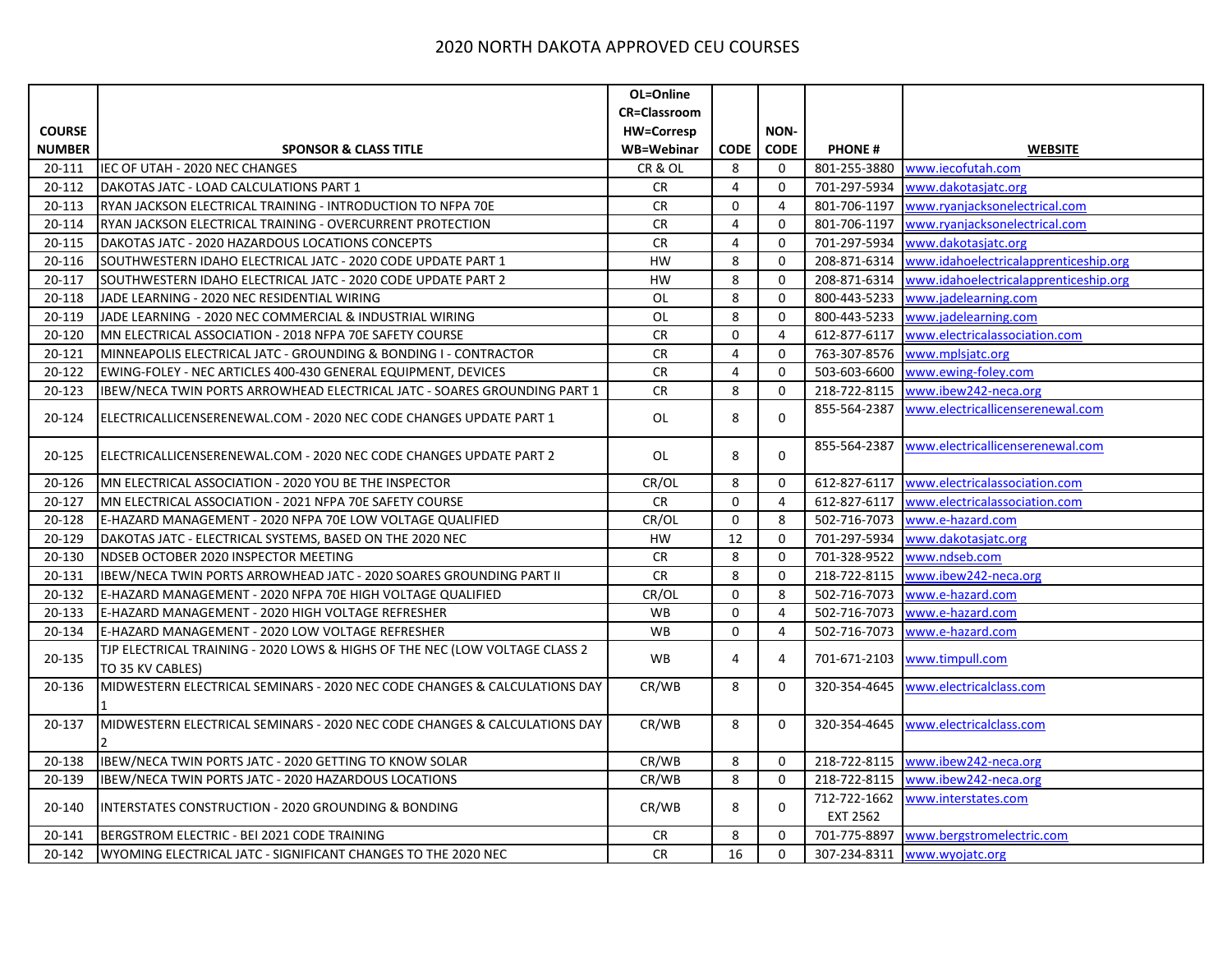| <b>CR=Classroom</b><br><b>COURSE</b><br>NON-<br><b>HW=Corresp</b><br><b>NUMBER</b><br><b>SPONSOR &amp; CLASS TITLE</b><br>WB=Webinar<br><b>CODE</b><br><b>CODE</b><br><b>PHONE#</b><br><b>WEBSITE</b><br>MEETS (MN ELECTRICAL EDUCATION & TRAINING SEMINAR) - 2020 CODE CHANGES &<br>CR/WB<br>20-143<br>8<br>0<br>218-838-2464<br>UNDERSTANDING AVAILABLE FAULT CURRENT<br>8<br>BLUEVOLT - NORTH DAKOTA - 2020 NEC CODE CHANGES PART 2<br>OL<br>$\mathbf 0$<br>503-223-2583<br>www.go.bluevolt.com<br>20-144<br>8<br>402-376-4202<br>20-145<br>JERRY G RHOADES - 2020 NEC INDUSTRIAL WIRING<br><b>CR</b><br>$\Omega$<br>www.nebraskacodeclasses.com<br>JERRY G RHOADES - 2020 NEC ART 547<br><b>CR</b><br>4<br>$\mathbf 0$<br>402-376-4202<br>www.nebraskacodeclasses.com<br>20-146<br>16<br>20-147<br>DAKOTAS JATC - 2020 CODE CALCULATIONS, LEVEL 2<br>CR<br>$\mathbf 0$<br>701-297-5934<br>www.dakotasjatc.org<br>MSCTC - 2020 POWER LIMITED REFRESHER<br>CR/WB<br>8<br>$\mathbf 0$<br>218-846-3763<br>20-148<br>www.minnesota.edu/wds<br>ROCKETCERT, LLC - 2020 ND ELECTRICAL CONTINUING EDUCATION<br>8<br>800-495-6612<br>20-149<br>OL<br>$\Omega$<br>www.rocketcert.com<br>MINNEAPOLIS ELECTRICAL JATC - 2020 LOAD CALCULATIONS<br>CR/OL<br>8<br>763-307-8576<br>20-150<br>$\Omega$<br>www.mplsjatc.org<br>8<br>20-151<br><b>GREAT RIVER ENERGY - IAEI ONE &amp; TWO FAMILY DWELLING</b><br><b>CR</b><br>$\mathbf 0$<br>701-442-7048<br>5<br>www.iecdakotas.com<br>20-152<br>IEC DAKOTAS - 2020 SPECIAL OCCUPANCIES<br><b>CR</b><br>$\mathbf 0$<br>605-271-0395<br>6<br><b>CR</b><br>$\mathbf 0$<br>605-271-0395<br>20-153<br>IEC DAKOTAS - 2020 SPECIAL EQUIPMENT<br>www.iecdakotas.com<br>6<br>www.iecdakotas.com<br>20-154<br>IEC DAKOTAS - 2020 SPECIAL CONDITIONS & COMMUNICATION SYSTEMS<br><b>CR</b><br>$\Omega$<br>605-271-0395<br>4<br>20-155<br>MINNEAPOLIS ELECTRICAL JATC - 2020 GROUNDING & BONDING II, CONTRACTOR<br>CR/OL<br>$\mathbf 0$<br>763-307-8576<br>www.mplsjatc.org<br>AETECH ELECTRICAL TRAINING CENTER - 2021 NFPA 70E ELECTRICAL SAFETY IN THE<br>20-156<br><b>CR</b><br>$\Omega$<br>8<br>605-342-9088<br>www.aetech.com<br>WORKPLACE<br>JERRY G RHOADES - CHAPTER 5 WIRING METHODS (1) 2020 NEC<br>8<br>402-376-4202<br>www.nebraskacodeclasses.com<br>20-157<br><b>CR</b><br>0<br>SUNDE SCHOOL OF ELECTRICAL TRAINING (formerly SUNDE SEMINARS) - PART 2 OF<br>www.sundeschoolelectrical.training<br>507-434-3590<br>20-158<br>8<br><b>CR</b><br>$\Omega$<br>CHANGES TO THE 2020 NEC<br>www.ibew242-neca.org<br>218-722-8115<br>8<br>IBEW/NECA TWIN PORTS JATC - UNDERSTANDING THE 2020 NEC PART III<br>CR/WB<br>$\Omega$<br>20-160<br>www.mikeholt.com<br>888-632-2633<br>8<br>20-161<br>MIKE HOLT ENTERPRISES - 2020 NEC REVIEW WITH UPDATES LIVE SEMINAR<br>CR<br>$\Omega$<br>www.minnesota.edu/wds<br>218-846-3763<br>8<br><b>CR</b><br>$\Omega$<br>20-162<br>IMSCTC - 2020 NATIONAL ELECTRICAL CODE CHANGES AND CALCULATIONS<br>218-327-6217<br>BLANDIN PAPER COMPANY - 2021 UPM BLANDIN CONTINUING EDUCATION PROGRAM<br>20-163<br><b>CR</b><br>4<br>0<br>FOR LICENSED ELECTRICIANS 1<br>BLANDIN PAPER COMPANY - 2021 UPM BLANDIN CONTINUING EDUCATION PROGRAM<br>218-327-6217<br>20-164<br><b>CR</b><br>$\Omega$<br>4<br>FOR LICENSED ELECTRICIANS 2<br>BLANDIN PAPER COMPANY - 2021 UPM BLANDIN CONTINUING EDUCATION PROGRAM<br>218-327-6217<br>0<br>20-165<br><b>CR</b><br>4<br>FOR LICENSED ELECTRICIANS 3<br>BLANDIN PAPER COMPANY - 2021 UPM BLANDIN CONTINUING EDUCATION PROGRAM<br>218-327-6217<br>20-166<br><b>CR</b><br>$\overline{4}$<br>$\Omega$<br>FOR LICENSED ELECTRICIANS 4<br>6<br>641-680-4267<br>20-167<br>ATWOOD ELECTRIC - 2020 NEC CODE UPDATES<br>CR<br>0<br>ATWOOD ELECTRIC - 2020 PHOTOVOLTAIC CLASS<br>6<br>$\mathbf 0$<br>641-680-4267<br>20-168<br><b>CR</b><br>8<br>20-169<br>NDSEB CEU CLASSES - 2020 NEC RESIDENTIAL EMPHASIS<br><b>CR</b><br>0<br>701-328-9522<br>www.ndseb.com<br>THE MEDIA FACTORY (DBA PACEPDH.COM) - ANALYSIS OF CHANGES 2020 NEC AND ND<br>8<br>20-170<br>OL<br>800-576-4341   www.pacepdh.com<br>0<br><b>RULES - SERIES II</b> |  | OL=Online |  |  |
|------------------------------------------------------------------------------------------------------------------------------------------------------------------------------------------------------------------------------------------------------------------------------------------------------------------------------------------------------------------------------------------------------------------------------------------------------------------------------------------------------------------------------------------------------------------------------------------------------------------------------------------------------------------------------------------------------------------------------------------------------------------------------------------------------------------------------------------------------------------------------------------------------------------------------------------------------------------------------------------------------------------------------------------------------------------------------------------------------------------------------------------------------------------------------------------------------------------------------------------------------------------------------------------------------------------------------------------------------------------------------------------------------------------------------------------------------------------------------------------------------------------------------------------------------------------------------------------------------------------------------------------------------------------------------------------------------------------------------------------------------------------------------------------------------------------------------------------------------------------------------------------------------------------------------------------------------------------------------------------------------------------------------------------------------------------------------------------------------------------------------------------------------------------------------------------------------------------------------------------------------------------------------------------------------------------------------------------------------------------------------------------------------------------------------------------------------------------------------------------------------------------------------------------------------------------------------------------------------------------------------------------------------------------------------------------------------------------------------------------------------------------------------------------------------------------------------------------------------------------------------------------------------------------------------------------------------------------------------------------------------------------------------------------------------------------------------------------------------------------------------------------------------------------------------------------------------------------------------------------------------------------------------------------------------------------------------------------------------------------------------------------------------------------------------------------------------------------------------------------------------------------------------------------------------------------------------------------------------------------------------------------------------------------------------------------------------------------------------------------------------------------------------------------------------------------------------------------------------------------------------------------------------------------------------------------------------------------------------------------------------------------------------------------------------------------------------------------------------------------------------|--|-----------|--|--|
|                                                                                                                                                                                                                                                                                                                                                                                                                                                                                                                                                                                                                                                                                                                                                                                                                                                                                                                                                                                                                                                                                                                                                                                                                                                                                                                                                                                                                                                                                                                                                                                                                                                                                                                                                                                                                                                                                                                                                                                                                                                                                                                                                                                                                                                                                                                                                                                                                                                                                                                                                                                                                                                                                                                                                                                                                                                                                                                                                                                                                                                                                                                                                                                                                                                                                                                                                                                                                                                                                                                                                                                                                                                                                                                                                                                                                                                                                                                                                                                                                                                                                                                              |  |           |  |  |
|                                                                                                                                                                                                                                                                                                                                                                                                                                                                                                                                                                                                                                                                                                                                                                                                                                                                                                                                                                                                                                                                                                                                                                                                                                                                                                                                                                                                                                                                                                                                                                                                                                                                                                                                                                                                                                                                                                                                                                                                                                                                                                                                                                                                                                                                                                                                                                                                                                                                                                                                                                                                                                                                                                                                                                                                                                                                                                                                                                                                                                                                                                                                                                                                                                                                                                                                                                                                                                                                                                                                                                                                                                                                                                                                                                                                                                                                                                                                                                                                                                                                                                                              |  |           |  |  |
|                                                                                                                                                                                                                                                                                                                                                                                                                                                                                                                                                                                                                                                                                                                                                                                                                                                                                                                                                                                                                                                                                                                                                                                                                                                                                                                                                                                                                                                                                                                                                                                                                                                                                                                                                                                                                                                                                                                                                                                                                                                                                                                                                                                                                                                                                                                                                                                                                                                                                                                                                                                                                                                                                                                                                                                                                                                                                                                                                                                                                                                                                                                                                                                                                                                                                                                                                                                                                                                                                                                                                                                                                                                                                                                                                                                                                                                                                                                                                                                                                                                                                                                              |  |           |  |  |
|                                                                                                                                                                                                                                                                                                                                                                                                                                                                                                                                                                                                                                                                                                                                                                                                                                                                                                                                                                                                                                                                                                                                                                                                                                                                                                                                                                                                                                                                                                                                                                                                                                                                                                                                                                                                                                                                                                                                                                                                                                                                                                                                                                                                                                                                                                                                                                                                                                                                                                                                                                                                                                                                                                                                                                                                                                                                                                                                                                                                                                                                                                                                                                                                                                                                                                                                                                                                                                                                                                                                                                                                                                                                                                                                                                                                                                                                                                                                                                                                                                                                                                                              |  |           |  |  |
|                                                                                                                                                                                                                                                                                                                                                                                                                                                                                                                                                                                                                                                                                                                                                                                                                                                                                                                                                                                                                                                                                                                                                                                                                                                                                                                                                                                                                                                                                                                                                                                                                                                                                                                                                                                                                                                                                                                                                                                                                                                                                                                                                                                                                                                                                                                                                                                                                                                                                                                                                                                                                                                                                                                                                                                                                                                                                                                                                                                                                                                                                                                                                                                                                                                                                                                                                                                                                                                                                                                                                                                                                                                                                                                                                                                                                                                                                                                                                                                                                                                                                                                              |  |           |  |  |
|                                                                                                                                                                                                                                                                                                                                                                                                                                                                                                                                                                                                                                                                                                                                                                                                                                                                                                                                                                                                                                                                                                                                                                                                                                                                                                                                                                                                                                                                                                                                                                                                                                                                                                                                                                                                                                                                                                                                                                                                                                                                                                                                                                                                                                                                                                                                                                                                                                                                                                                                                                                                                                                                                                                                                                                                                                                                                                                                                                                                                                                                                                                                                                                                                                                                                                                                                                                                                                                                                                                                                                                                                                                                                                                                                                                                                                                                                                                                                                                                                                                                                                                              |  |           |  |  |
|                                                                                                                                                                                                                                                                                                                                                                                                                                                                                                                                                                                                                                                                                                                                                                                                                                                                                                                                                                                                                                                                                                                                                                                                                                                                                                                                                                                                                                                                                                                                                                                                                                                                                                                                                                                                                                                                                                                                                                                                                                                                                                                                                                                                                                                                                                                                                                                                                                                                                                                                                                                                                                                                                                                                                                                                                                                                                                                                                                                                                                                                                                                                                                                                                                                                                                                                                                                                                                                                                                                                                                                                                                                                                                                                                                                                                                                                                                                                                                                                                                                                                                                              |  |           |  |  |
|                                                                                                                                                                                                                                                                                                                                                                                                                                                                                                                                                                                                                                                                                                                                                                                                                                                                                                                                                                                                                                                                                                                                                                                                                                                                                                                                                                                                                                                                                                                                                                                                                                                                                                                                                                                                                                                                                                                                                                                                                                                                                                                                                                                                                                                                                                                                                                                                                                                                                                                                                                                                                                                                                                                                                                                                                                                                                                                                                                                                                                                                                                                                                                                                                                                                                                                                                                                                                                                                                                                                                                                                                                                                                                                                                                                                                                                                                                                                                                                                                                                                                                                              |  |           |  |  |
|                                                                                                                                                                                                                                                                                                                                                                                                                                                                                                                                                                                                                                                                                                                                                                                                                                                                                                                                                                                                                                                                                                                                                                                                                                                                                                                                                                                                                                                                                                                                                                                                                                                                                                                                                                                                                                                                                                                                                                                                                                                                                                                                                                                                                                                                                                                                                                                                                                                                                                                                                                                                                                                                                                                                                                                                                                                                                                                                                                                                                                                                                                                                                                                                                                                                                                                                                                                                                                                                                                                                                                                                                                                                                                                                                                                                                                                                                                                                                                                                                                                                                                                              |  |           |  |  |
|                                                                                                                                                                                                                                                                                                                                                                                                                                                                                                                                                                                                                                                                                                                                                                                                                                                                                                                                                                                                                                                                                                                                                                                                                                                                                                                                                                                                                                                                                                                                                                                                                                                                                                                                                                                                                                                                                                                                                                                                                                                                                                                                                                                                                                                                                                                                                                                                                                                                                                                                                                                                                                                                                                                                                                                                                                                                                                                                                                                                                                                                                                                                                                                                                                                                                                                                                                                                                                                                                                                                                                                                                                                                                                                                                                                                                                                                                                                                                                                                                                                                                                                              |  |           |  |  |
|                                                                                                                                                                                                                                                                                                                                                                                                                                                                                                                                                                                                                                                                                                                                                                                                                                                                                                                                                                                                                                                                                                                                                                                                                                                                                                                                                                                                                                                                                                                                                                                                                                                                                                                                                                                                                                                                                                                                                                                                                                                                                                                                                                                                                                                                                                                                                                                                                                                                                                                                                                                                                                                                                                                                                                                                                                                                                                                                                                                                                                                                                                                                                                                                                                                                                                                                                                                                                                                                                                                                                                                                                                                                                                                                                                                                                                                                                                                                                                                                                                                                                                                              |  |           |  |  |
|                                                                                                                                                                                                                                                                                                                                                                                                                                                                                                                                                                                                                                                                                                                                                                                                                                                                                                                                                                                                                                                                                                                                                                                                                                                                                                                                                                                                                                                                                                                                                                                                                                                                                                                                                                                                                                                                                                                                                                                                                                                                                                                                                                                                                                                                                                                                                                                                                                                                                                                                                                                                                                                                                                                                                                                                                                                                                                                                                                                                                                                                                                                                                                                                                                                                                                                                                                                                                                                                                                                                                                                                                                                                                                                                                                                                                                                                                                                                                                                                                                                                                                                              |  |           |  |  |
|                                                                                                                                                                                                                                                                                                                                                                                                                                                                                                                                                                                                                                                                                                                                                                                                                                                                                                                                                                                                                                                                                                                                                                                                                                                                                                                                                                                                                                                                                                                                                                                                                                                                                                                                                                                                                                                                                                                                                                                                                                                                                                                                                                                                                                                                                                                                                                                                                                                                                                                                                                                                                                                                                                                                                                                                                                                                                                                                                                                                                                                                                                                                                                                                                                                                                                                                                                                                                                                                                                                                                                                                                                                                                                                                                                                                                                                                                                                                                                                                                                                                                                                              |  |           |  |  |
|                                                                                                                                                                                                                                                                                                                                                                                                                                                                                                                                                                                                                                                                                                                                                                                                                                                                                                                                                                                                                                                                                                                                                                                                                                                                                                                                                                                                                                                                                                                                                                                                                                                                                                                                                                                                                                                                                                                                                                                                                                                                                                                                                                                                                                                                                                                                                                                                                                                                                                                                                                                                                                                                                                                                                                                                                                                                                                                                                                                                                                                                                                                                                                                                                                                                                                                                                                                                                                                                                                                                                                                                                                                                                                                                                                                                                                                                                                                                                                                                                                                                                                                              |  |           |  |  |
|                                                                                                                                                                                                                                                                                                                                                                                                                                                                                                                                                                                                                                                                                                                                                                                                                                                                                                                                                                                                                                                                                                                                                                                                                                                                                                                                                                                                                                                                                                                                                                                                                                                                                                                                                                                                                                                                                                                                                                                                                                                                                                                                                                                                                                                                                                                                                                                                                                                                                                                                                                                                                                                                                                                                                                                                                                                                                                                                                                                                                                                                                                                                                                                                                                                                                                                                                                                                                                                                                                                                                                                                                                                                                                                                                                                                                                                                                                                                                                                                                                                                                                                              |  |           |  |  |
|                                                                                                                                                                                                                                                                                                                                                                                                                                                                                                                                                                                                                                                                                                                                                                                                                                                                                                                                                                                                                                                                                                                                                                                                                                                                                                                                                                                                                                                                                                                                                                                                                                                                                                                                                                                                                                                                                                                                                                                                                                                                                                                                                                                                                                                                                                                                                                                                                                                                                                                                                                                                                                                                                                                                                                                                                                                                                                                                                                                                                                                                                                                                                                                                                                                                                                                                                                                                                                                                                                                                                                                                                                                                                                                                                                                                                                                                                                                                                                                                                                                                                                                              |  |           |  |  |
|                                                                                                                                                                                                                                                                                                                                                                                                                                                                                                                                                                                                                                                                                                                                                                                                                                                                                                                                                                                                                                                                                                                                                                                                                                                                                                                                                                                                                                                                                                                                                                                                                                                                                                                                                                                                                                                                                                                                                                                                                                                                                                                                                                                                                                                                                                                                                                                                                                                                                                                                                                                                                                                                                                                                                                                                                                                                                                                                                                                                                                                                                                                                                                                                                                                                                                                                                                                                                                                                                                                                                                                                                                                                                                                                                                                                                                                                                                                                                                                                                                                                                                                              |  |           |  |  |
|                                                                                                                                                                                                                                                                                                                                                                                                                                                                                                                                                                                                                                                                                                                                                                                                                                                                                                                                                                                                                                                                                                                                                                                                                                                                                                                                                                                                                                                                                                                                                                                                                                                                                                                                                                                                                                                                                                                                                                                                                                                                                                                                                                                                                                                                                                                                                                                                                                                                                                                                                                                                                                                                                                                                                                                                                                                                                                                                                                                                                                                                                                                                                                                                                                                                                                                                                                                                                                                                                                                                                                                                                                                                                                                                                                                                                                                                                                                                                                                                                                                                                                                              |  |           |  |  |
|                                                                                                                                                                                                                                                                                                                                                                                                                                                                                                                                                                                                                                                                                                                                                                                                                                                                                                                                                                                                                                                                                                                                                                                                                                                                                                                                                                                                                                                                                                                                                                                                                                                                                                                                                                                                                                                                                                                                                                                                                                                                                                                                                                                                                                                                                                                                                                                                                                                                                                                                                                                                                                                                                                                                                                                                                                                                                                                                                                                                                                                                                                                                                                                                                                                                                                                                                                                                                                                                                                                                                                                                                                                                                                                                                                                                                                                                                                                                                                                                                                                                                                                              |  |           |  |  |
|                                                                                                                                                                                                                                                                                                                                                                                                                                                                                                                                                                                                                                                                                                                                                                                                                                                                                                                                                                                                                                                                                                                                                                                                                                                                                                                                                                                                                                                                                                                                                                                                                                                                                                                                                                                                                                                                                                                                                                                                                                                                                                                                                                                                                                                                                                                                                                                                                                                                                                                                                                                                                                                                                                                                                                                                                                                                                                                                                                                                                                                                                                                                                                                                                                                                                                                                                                                                                                                                                                                                                                                                                                                                                                                                                                                                                                                                                                                                                                                                                                                                                                                              |  |           |  |  |
|                                                                                                                                                                                                                                                                                                                                                                                                                                                                                                                                                                                                                                                                                                                                                                                                                                                                                                                                                                                                                                                                                                                                                                                                                                                                                                                                                                                                                                                                                                                                                                                                                                                                                                                                                                                                                                                                                                                                                                                                                                                                                                                                                                                                                                                                                                                                                                                                                                                                                                                                                                                                                                                                                                                                                                                                                                                                                                                                                                                                                                                                                                                                                                                                                                                                                                                                                                                                                                                                                                                                                                                                                                                                                                                                                                                                                                                                                                                                                                                                                                                                                                                              |  |           |  |  |
|                                                                                                                                                                                                                                                                                                                                                                                                                                                                                                                                                                                                                                                                                                                                                                                                                                                                                                                                                                                                                                                                                                                                                                                                                                                                                                                                                                                                                                                                                                                                                                                                                                                                                                                                                                                                                                                                                                                                                                                                                                                                                                                                                                                                                                                                                                                                                                                                                                                                                                                                                                                                                                                                                                                                                                                                                                                                                                                                                                                                                                                                                                                                                                                                                                                                                                                                                                                                                                                                                                                                                                                                                                                                                                                                                                                                                                                                                                                                                                                                                                                                                                                              |  |           |  |  |
|                                                                                                                                                                                                                                                                                                                                                                                                                                                                                                                                                                                                                                                                                                                                                                                                                                                                                                                                                                                                                                                                                                                                                                                                                                                                                                                                                                                                                                                                                                                                                                                                                                                                                                                                                                                                                                                                                                                                                                                                                                                                                                                                                                                                                                                                                                                                                                                                                                                                                                                                                                                                                                                                                                                                                                                                                                                                                                                                                                                                                                                                                                                                                                                                                                                                                                                                                                                                                                                                                                                                                                                                                                                                                                                                                                                                                                                                                                                                                                                                                                                                                                                              |  |           |  |  |
|                                                                                                                                                                                                                                                                                                                                                                                                                                                                                                                                                                                                                                                                                                                                                                                                                                                                                                                                                                                                                                                                                                                                                                                                                                                                                                                                                                                                                                                                                                                                                                                                                                                                                                                                                                                                                                                                                                                                                                                                                                                                                                                                                                                                                                                                                                                                                                                                                                                                                                                                                                                                                                                                                                                                                                                                                                                                                                                                                                                                                                                                                                                                                                                                                                                                                                                                                                                                                                                                                                                                                                                                                                                                                                                                                                                                                                                                                                                                                                                                                                                                                                                              |  |           |  |  |
|                                                                                                                                                                                                                                                                                                                                                                                                                                                                                                                                                                                                                                                                                                                                                                                                                                                                                                                                                                                                                                                                                                                                                                                                                                                                                                                                                                                                                                                                                                                                                                                                                                                                                                                                                                                                                                                                                                                                                                                                                                                                                                                                                                                                                                                                                                                                                                                                                                                                                                                                                                                                                                                                                                                                                                                                                                                                                                                                                                                                                                                                                                                                                                                                                                                                                                                                                                                                                                                                                                                                                                                                                                                                                                                                                                                                                                                                                                                                                                                                                                                                                                                              |  |           |  |  |
|                                                                                                                                                                                                                                                                                                                                                                                                                                                                                                                                                                                                                                                                                                                                                                                                                                                                                                                                                                                                                                                                                                                                                                                                                                                                                                                                                                                                                                                                                                                                                                                                                                                                                                                                                                                                                                                                                                                                                                                                                                                                                                                                                                                                                                                                                                                                                                                                                                                                                                                                                                                                                                                                                                                                                                                                                                                                                                                                                                                                                                                                                                                                                                                                                                                                                                                                                                                                                                                                                                                                                                                                                                                                                                                                                                                                                                                                                                                                                                                                                                                                                                                              |  |           |  |  |
|                                                                                                                                                                                                                                                                                                                                                                                                                                                                                                                                                                                                                                                                                                                                                                                                                                                                                                                                                                                                                                                                                                                                                                                                                                                                                                                                                                                                                                                                                                                                                                                                                                                                                                                                                                                                                                                                                                                                                                                                                                                                                                                                                                                                                                                                                                                                                                                                                                                                                                                                                                                                                                                                                                                                                                                                                                                                                                                                                                                                                                                                                                                                                                                                                                                                                                                                                                                                                                                                                                                                                                                                                                                                                                                                                                                                                                                                                                                                                                                                                                                                                                                              |  |           |  |  |
|                                                                                                                                                                                                                                                                                                                                                                                                                                                                                                                                                                                                                                                                                                                                                                                                                                                                                                                                                                                                                                                                                                                                                                                                                                                                                                                                                                                                                                                                                                                                                                                                                                                                                                                                                                                                                                                                                                                                                                                                                                                                                                                                                                                                                                                                                                                                                                                                                                                                                                                                                                                                                                                                                                                                                                                                                                                                                                                                                                                                                                                                                                                                                                                                                                                                                                                                                                                                                                                                                                                                                                                                                                                                                                                                                                                                                                                                                                                                                                                                                                                                                                                              |  |           |  |  |
|                                                                                                                                                                                                                                                                                                                                                                                                                                                                                                                                                                                                                                                                                                                                                                                                                                                                                                                                                                                                                                                                                                                                                                                                                                                                                                                                                                                                                                                                                                                                                                                                                                                                                                                                                                                                                                                                                                                                                                                                                                                                                                                                                                                                                                                                                                                                                                                                                                                                                                                                                                                                                                                                                                                                                                                                                                                                                                                                                                                                                                                                                                                                                                                                                                                                                                                                                                                                                                                                                                                                                                                                                                                                                                                                                                                                                                                                                                                                                                                                                                                                                                                              |  |           |  |  |
|                                                                                                                                                                                                                                                                                                                                                                                                                                                                                                                                                                                                                                                                                                                                                                                                                                                                                                                                                                                                                                                                                                                                                                                                                                                                                                                                                                                                                                                                                                                                                                                                                                                                                                                                                                                                                                                                                                                                                                                                                                                                                                                                                                                                                                                                                                                                                                                                                                                                                                                                                                                                                                                                                                                                                                                                                                                                                                                                                                                                                                                                                                                                                                                                                                                                                                                                                                                                                                                                                                                                                                                                                                                                                                                                                                                                                                                                                                                                                                                                                                                                                                                              |  |           |  |  |
|                                                                                                                                                                                                                                                                                                                                                                                                                                                                                                                                                                                                                                                                                                                                                                                                                                                                                                                                                                                                                                                                                                                                                                                                                                                                                                                                                                                                                                                                                                                                                                                                                                                                                                                                                                                                                                                                                                                                                                                                                                                                                                                                                                                                                                                                                                                                                                                                                                                                                                                                                                                                                                                                                                                                                                                                                                                                                                                                                                                                                                                                                                                                                                                                                                                                                                                                                                                                                                                                                                                                                                                                                                                                                                                                                                                                                                                                                                                                                                                                                                                                                                                              |  |           |  |  |
|                                                                                                                                                                                                                                                                                                                                                                                                                                                                                                                                                                                                                                                                                                                                                                                                                                                                                                                                                                                                                                                                                                                                                                                                                                                                                                                                                                                                                                                                                                                                                                                                                                                                                                                                                                                                                                                                                                                                                                                                                                                                                                                                                                                                                                                                                                                                                                                                                                                                                                                                                                                                                                                                                                                                                                                                                                                                                                                                                                                                                                                                                                                                                                                                                                                                                                                                                                                                                                                                                                                                                                                                                                                                                                                                                                                                                                                                                                                                                                                                                                                                                                                              |  |           |  |  |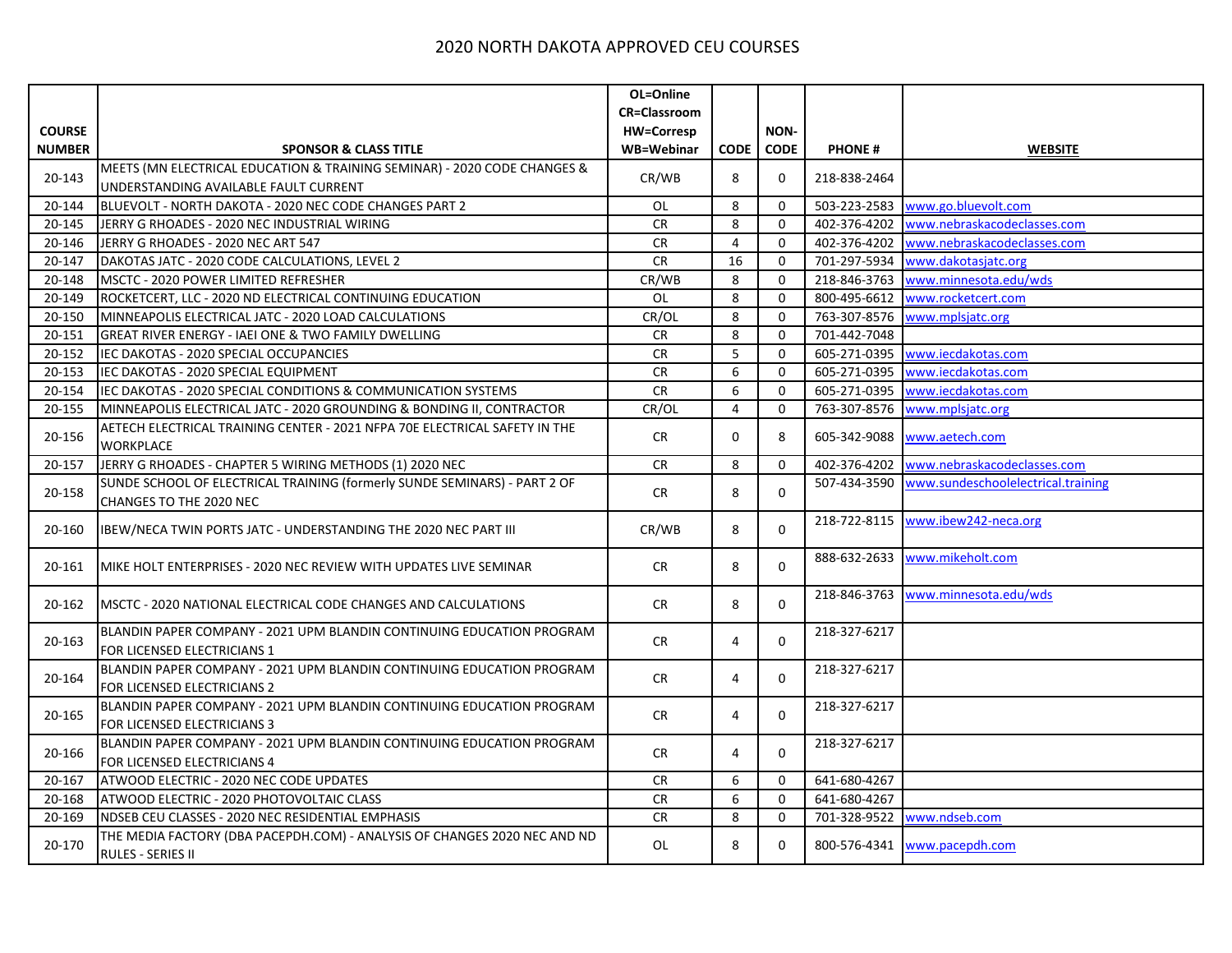|               |                                                                                                         | OL=Online           |                |                |               |                                          |
|---------------|---------------------------------------------------------------------------------------------------------|---------------------|----------------|----------------|---------------|------------------------------------------|
|               |                                                                                                         | <b>CR=Classroom</b> |                |                |               |                                          |
| <b>COURSE</b> |                                                                                                         | <b>HW=Corresp</b>   |                | NON-           |               |                                          |
| <b>NUMBER</b> | <b>SPONSOR &amp; CLASS TITLE</b>                                                                        | WB=Webinar          | <b>CODE</b>    | <b>CODE</b>    | <b>PHONE#</b> | <b>WEBSITE</b>                           |
| 20-171        | FAITH TECHNOLOGIES - 2020 NEC UPDATE                                                                    | <b>CR</b>           | 8              | 0              | 920-479-8306  | www.faithtechnologies.com                |
| 20-172        | MINNEAPOLIS ELECTRICAL JATC - 2020 CODE CALCULATIONS PART 1                                             | <b>CR</b>           | $\overline{4}$ | 0              | 763-307-8576  | www.mplsjatc.org                         |
| 20-173        | DAKOTAS JATC - 2020 ELECTRIC VEHICLE CHARGING SYSTEMS PART 1                                            | <b>CR</b>           | $\overline{2}$ | $\overline{2}$ | 701-297-5934  | www.dakotasjatc.org                      |
| 20-174        | DAKOTAS JATC - 2020 ELECTRIC VEHICLE CHARGING SYSTEMS PART 2                                            | <b>CR</b>           | $\overline{2}$ | $\overline{2}$ | 701-297-5934  | www.dakotasjatc.org                      |
| 20-175        | DAKOTAS JATC - 2020 RESIDENTIAL PLANNING AND DESIGN                                                     | <b>CR</b>           | $\overline{4}$ | $\mathbf 0$    | 701-297-5934  | www.dakotasjatc.org                      |
| 20-176        | NDSEB CEU CLASSES - 2020 NEC COMMERCIAL EMPHASIS                                                        | <b>CR</b>           | 8              | $\mathbf 0$    | 701-328-9522  | www.ndseb.com                            |
| 20-177        | MIDWESTERN ELECTRICAL SEMINARS - 2020 NEC SPECIAL CONDITIONS & LOCATIONS<br>DAY <sub>1</sub>            | <b>CR</b>           | 8              | $\mathbf 0$    | 320-905-0778  | www.electricalclass.com                  |
| 20-178        | MIDWESTERN ELECTRICAL SEMINARS - 2020 NEC SPECIAL CONDITIONS & LOCATIONS<br>DAY <sub>2</sub>            | <b>CR</b>           | 8              | $\mathbf 0$    | 320-905-0778  | www.electricalclass.com                  |
| 20-179        | MINNEAPOLIS ELECTRICAL JATC - 2020 NEC REVIEW PART 1                                                    | CR/WB               | 8              | $\mathbf 0$    | 763-307-8576  | www.mplsjatc.org                         |
| 20-180        | MINNEAPOLIS ELECTRICAL JATC - 2020 NEC REVIEW PART 2                                                    | CR/WB               | 8              | 0              | 763-307-8576  | www.mplsjatc.org                         |
| 20-181        | DAKOTAS JATC - 2020 CODE GAMES 1                                                                        | <b>CR</b>           | $\overline{4}$ | $\mathbf 0$    | 701-297-5934  | www.dakotasjatc.org                      |
| 20-182        | INTERSTATES INC - 2020 THEORY AND CALCULATIONS                                                          | <b>CR</b>           | $\overline{4}$ | 4              | 712-890-6954  |                                          |
| 20-183        | DAKOTAS JATC - 2020 RESIDENTIAL WIRING PRACTICES PART 1                                                 | <b>CR</b>           | $\overline{4}$ | $\mathbf 0$    | 701-297-5934  | www.dakotasjatc.org                      |
| 20-184        | BLUEVOLT - 2020 NEC ARTICLE 250 - GROUNDING & BONDING                                                   | OL                  | 8              | $\mathbf 0$    | 503-764-2055  | www.bluevoltceu.com                      |
| 20-185        | MINNEAPOLIS JATC - 2020 NEC CHAPTER 7                                                                   | <b>WB</b>           | $\overline{4}$ | $\mathbf 0$    | 763-307-8576  | www.mplsjatc.org                         |
| 20-186        | AT YOUR PACE ONLINE - 2020 NEC NORTH DAKOTA 8 HOUR ELECTRICAL CE COURSE                                 | 0L                  | 6              | $\overline{2}$ | 877-724-6150  | www.tradesmance.com                      |
| 20-187        | TJP ELECTRICAL TRAINING - 2020 NEC CODE CALCULATIONS - "RACEWAY FILL TO FAULT<br><b>CURRENTS"</b>       | CR                  | 8              | $\Omega$       |               | 701-371-3531 www.timpull.com             |
| 20-188        | <b>ENERGY PROGRESS &amp; INNOVATION CONFERENCE - NATIONAL ELECTRIC CODE 2020</b>                        | <b>CR</b>           | 8              | 0              | 701-663-5760  | www.ndepic.com                           |
| 20-189        | <b>IBEW/NECA TWIN PORTS ELECTRICAL JATC - MOTORS AND MOTOR CALCULATIONS</b>                             | CR/WB               | 8              | $\Omega$       | 218-722-8115  | www.ibew242-neca.org                     |
| 20-190        | SD IAEI - 2022 SD IAEI CODE CLASS                                                                       | <b>CR</b>           | 8              | 0              | 605-941-1054  |                                          |
| 20-191        | MEETS (MN ELECTRICAL EDUCATION & TRAINING SEMINAR) - 2020 NEC TABLES, CODE<br>REFERENCES & CALCULATIONS | <b>CR</b>           | 8              | $\mathbf 0$    | 218-838-2464  |                                          |
| 20-192        | BERGSTROM ELECTRIC - BEI 2022 CODE TRAINING                                                             | <b>CR</b>           | 8              | $\mathbf 0$    | 701-775-8897  | www.bergstromelectric.com                |
| 20-193        | MN STATE COMM & TECH COLLEGE - 2020 POWER LIMITED NEC CODE, ELECTRICAL<br>THEORY & DIAGRAMS             | CR                  | 4.5            | 3.5            | 218-846-3763  | www.minnesota.edu/wds                    |
| 20-194        | MINNEAPOLIS ELECTRICAL JATC - 2020 TRANSFORMER INSTALLATIONS, NFPA70                                    | <b>CR</b>           | 4              | $\mathbf 0$    | 763-307-8576  | www.mplsjatc.org                         |
| 20-195        | MINNEAPOLIS ELECTRICAL JATC - 2020 SERVICE INSTALLATIONS, NFPA70                                        | CR                  | $\overline{4}$ | $\mathbf 0$    | 763-307-8576  | www.mplsjatc.org                         |
| 20-196        | ND CHAPTER IAEI - 2022 ND CHAPTER IAEI ANNUAL MEETING                                                   | ${\sf CR}$          | 12             | $\mathbf 0$    | 701-955-0731  | www.iaei.org/northdakota                 |
| 20-197        | INFRARED TRAINING CENTER (ITC) - LEVEL I THERMOGRAPHY CERTIFICATION TRAINING                            | <b>CR</b>           | 0              | 8              | 603-320-1701  | www.infraredtraining.com                 |
| 20-198        | JERRY G RHOADES - 2020 NEC ART 250 PARTS I - V                                                          | <b>CR</b>           | 8              | $\mathbf 0$    |               | 402-376-4202 www.nebraskacodeclasses.com |
|               |                                                                                                         |                     |                |                |               |                                          |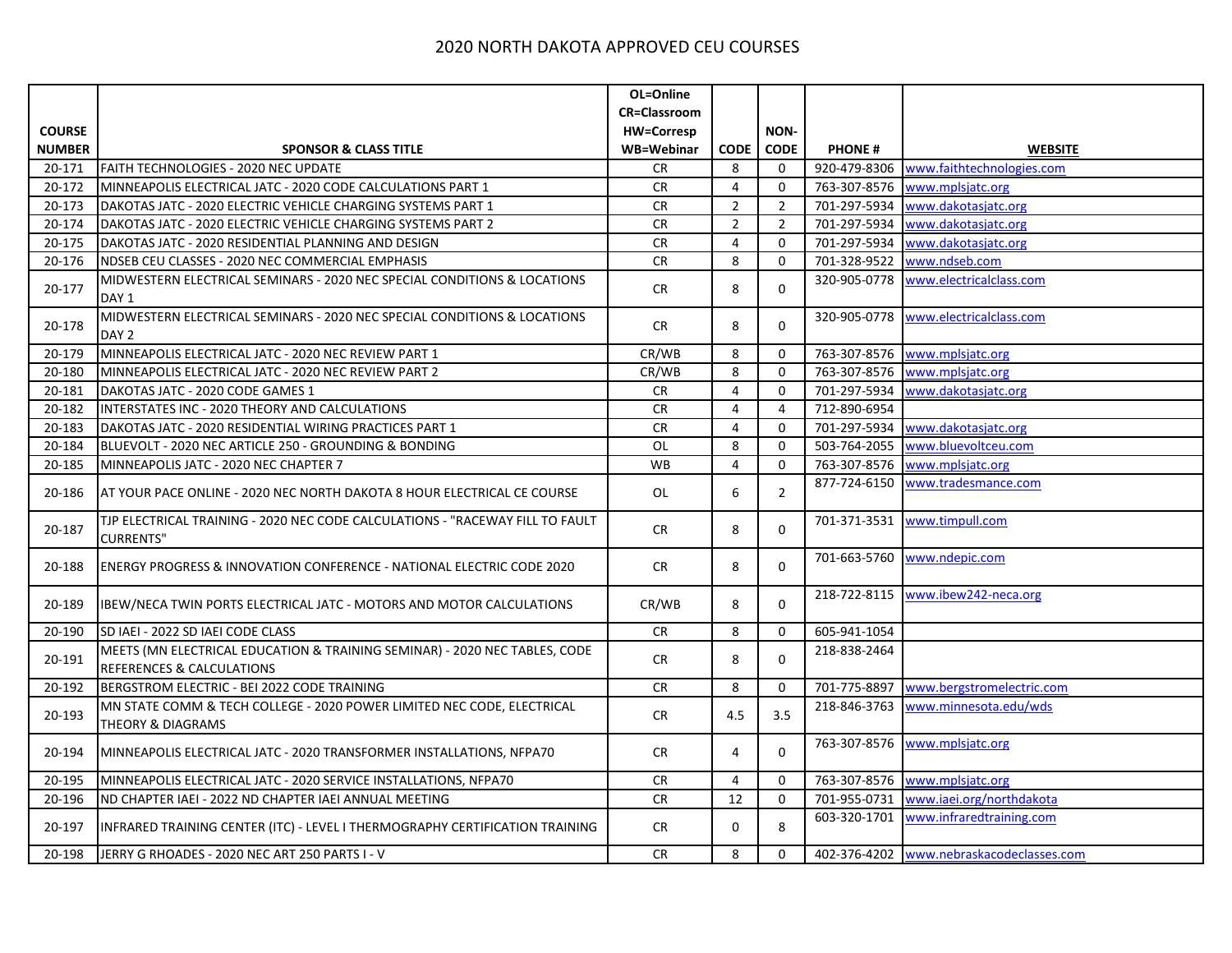|               |                                                                                                                                    | OL=Online           |                |              |                         |                             |
|---------------|------------------------------------------------------------------------------------------------------------------------------------|---------------------|----------------|--------------|-------------------------|-----------------------------|
|               |                                                                                                                                    | <b>CR=Classroom</b> |                |              |                         |                             |
| <b>COURSE</b> |                                                                                                                                    | <b>HW=Corresp</b>   |                | <b>NON-</b>  |                         |                             |
| <b>NUMBER</b> | <b>SPONSOR &amp; CLASS TITLE</b>                                                                                                   | <b>WB=Webinar</b>   | <b>CODE</b>    | <b>CODE</b>  | <b>PHONE#</b>           | <b>WEBSITE</b>              |
| 20-199        | JERRY G RHOADES - 2020 NEC ART 250 PARTS IV - X                                                                                    | CR                  | 4              | $\mathbf 0$  | 402-376-4202            | www.nebraskacodeclasses.com |
| 20-200        | JERRY G RHOADES - 2020 NEC CHAPTER 4 CHANGES                                                                                       | <b>CR</b>           | 8              | $\mathbf 0$  | 402-376-4202            | www.nebraskacodeclasses.com |
| 20-201        | AETECH ELECTRICAL TRAINING CENTER - 2020 NEC CODE GROUNDING VS BONDING                                                             | CR/WB               | 8              | 0            | 605-342-9088            | www.aetech.com              |
| 20-202        | MINNEAPOLIS ELECTRICAL JATC - 2020 HEALTHCARE ARTICLE 517                                                                          | CR                  | $\overline{4}$ | $\mathbf 0$  | 763-307-8576            | www.mplsjatc.org            |
| 20-203        | MYELECTRICALCEU.COM - ND CHANGES TO 2020 NEC (WITH ND LAWS, RULES & WIRING<br>STANDARDS)                                           | OL                  | 8              | $\mathbf{0}$ | 509-981-5957            | www.myelectricalceu.com     |
| 20-204        | AETECH ELECTRICAL TRAINING CENTER - 2020 NEC ELECTRICAL INDUSTRY WIRING<br><b>METHODS</b>                                          | CR                  | 8              | $\mathbf 0$  | 605-342-9088            | www.aetech.com              |
| 20-205        | GREAT RIVER ENERGY - IAEI SOARES GROUNDING                                                                                         | ${\sf CR}$          | 8              | $\mathbf 0$  | 701-516-6911            |                             |
| 20-206        | MIKE HOLT ENTERPRISES - OVERVIEW OF THE 2020 NEC CHANGES                                                                           | <b>OL</b>           | 8              | $\mathbf{0}$ | 888-632-2633            | www.mikeholt.com/ndceu      |
| 20-207        | MIKE HOLT ENTERPRISES - 2020 NEC KEY RULES, CHANGES AND PRACTICAL<br>APPLICATION OF THE NEC FOR BONDING & GROUNDING - LIVE SEMINAR | <b>CR</b>           | 8              | $\mathbf 0$  | 888-632-2633            | www.mikeholt.com/ndceu      |
| 20-208        | JERRY G RHOADES - CHAPTER 1 CHANGES 2020 NEC                                                                                       | <b>CR</b>           | 8              | $\mathbf 0$  | 402-376-4202            | www.nebraskacodeclasses.com |
| 20-209        | MONTANA CHAPTER IAEI - 2020 SOARES GROUNDING & BONDING & CODE PANEL &<br>2023 CODE PREVIEW                                         | <b>CR</b>           | 8              | $\mathbf 0$  | 406-580-2656            | www.iaei.org/montana        |
| 20-210        | MONTANA CHAPTER IAEI - 2020 NEC CODE UPDATE                                                                                        | <b>CR</b>           | 8              | 0            | 406-580-2656            | www.iaie.org/montana        |
| 20-211        | JERRY G RHOADES - ART 210-230 CHANGES 2020 NEC                                                                                     | <b>CR</b>           | $\overline{8}$ | 0            | 402-376-4202            | www.nebraskacodeclasses.com |
| 20-212        | JERRY G RHOADES - ART 240-250 2020 NEC                                                                                             | <b>CR</b>           | $\overline{4}$ | $\mathbf 0$  | 402-376-4202            | www.nebraskacodeclasses.com |
| 20-213        | MIKE HOLT ENTERPRISES - 2020 SOLAR PV SYSTEMS                                                                                      | <b>OL</b>           | 8              | $\Omega$     | 888-632-2633            | www.mikeholt.com/ndceu      |
| 20-214        | JERRY G RHOADES - ART 430, 547 & CHANGES TO 2020 NEC                                                                               | <b>CR</b>           | $\overline{4}$ | $\mathbf 0$  | 402-376-4202            | www.nebraskacodeclasses.com |
| 20-215        | MIKE HOLT ENTERPRISES - 2020 BONDING & GROUNDING 2                                                                                 | OL                  | 8              | $\mathbf 0$  | 888-632-2633            | www.mikeholt.com/ndceu      |
| 20-216        | JERRY G RHOADES - CHAPTER 2 & CHANGES 2020 NEC                                                                                     | <b>CR</b>           | 8              | $\mathbf 0$  | 402-376-4202            | www.nebraskacodeclasses.com |
| 20-217        | MIKE HOLT ENTERPRISES - 2020 LIMITED ENERGY SYSTEMS WITH ND RULES 1                                                                | OL                  | 8              | 0            | 888-632-2633            | www.mikeholt.com/ndceu      |
| 20-218        | THE MEDIA FACTORY (DBA PACEPDH.COM) - ONE & TWO FAMILY DWELLING<br><b>ELECTRICAL SYSTEMS</b>                                       | OL                  | 8              | $\Omega$     | 813-322-8227            | www.pacepdh.com             |
| 20-219        | AETECH ELECTRICAL TRAINING CENTER - 2020 NEC CODE CHANGE HIGHLIGHTS PART I                                                         | CR                  | 4              | 0            | 605-342-9088            | www.aetech.com              |
| 20-220        | AETECH ELECTRICAL TRAINING CENTER - 2020 NEC CODE CHANGE HIGHLIGHTS PART II                                                        | <b>CR</b>           | $\overline{4}$ | $\mathbf 0$  | 605-342-9088            | www.aetech.com              |
| 20-221        | MN STATE COMM & TECH COLLEGE - 2020 NEC CODE CALCULATIONS                                                                          | CR                  | 8              | $\Omega$     | 218-846-3763            | www.minnesota.edu/wds       |
| 20-222        | NORTHEAST COMM COLLEGE - 2020 ELECTRICAL LICENSING I                                                                               | <b>CR</b>           | 16             | $\mathbf 0$  | 402-860-4125            | www.northeast.edu           |
| 20-223        | NDSEB CEU CLASSES - 2020 NEC CODE REQUIREMENTS<br>(VARIOUS LOCATIONS)                                                              | <b>CR</b>           | 8              | $\mathbf 0$  |                         | 701-328-9522 www.ndseb.com  |
| 20-224        | SOUTH CENTRAL MN JATC (SCMN JATC) - 2020 NEC CODE REVIEW PART I                                                                    | CR/OL               | 8              | 0            | 507-529-7721<br>ext 301 | www.scmnjatc.org            |
| 20-225        | SOUTH CENTRAL MN JATC (SCMN JATC) - 2020 NEC CODE REVIEW PART II                                                                   | CR/OL               | 8              | 0            | 507-529-7721<br>ext 301 | www.scmnjatc.org            |